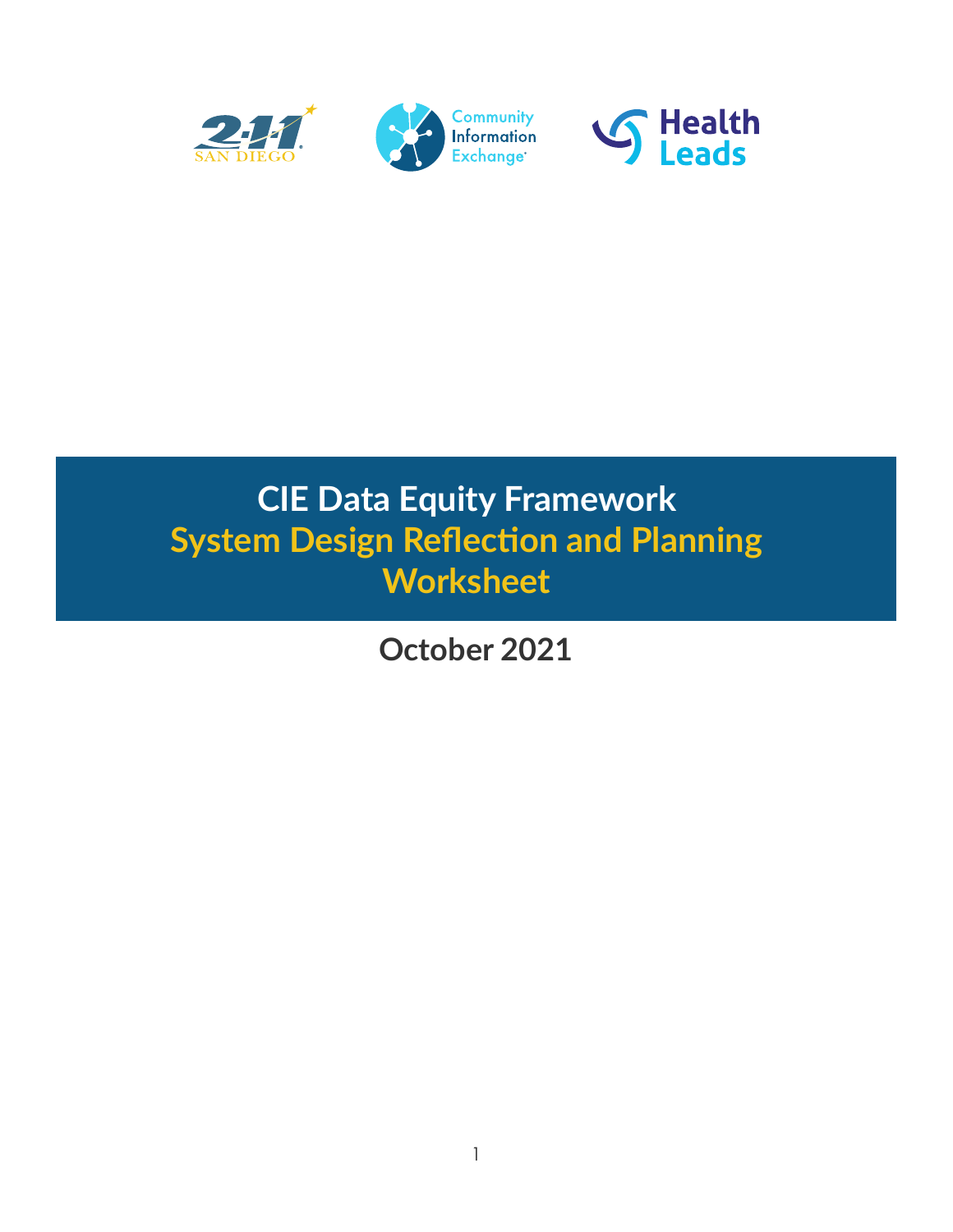*Use this worksheet as a guide for strategic visioning to reflect on your institution's (organization, intervention, or program) current system, identify where your institution is in its journey to champion data equity and justice, and plan for action to work towards a liberatory model.* 

This exercise is divided into four sections:

- Institutional Reflection
- Individual Reflection
- Current State of System Design
- Plan for Action

# **Institutional Reflection**

- 1. In what ways does your institution (organization, intervention, or program) commit to anti-racist practices?
- 2. Does your organization, intervention, or program leadership represent the impacted community or the institution? Why or why not?
- 3. How do the most impacted populations actively participate in decision-making in your organization, intervention, or program?

#### **Beneficiary of the System**

- 4. Which stakeholder(s) have decision-making rights and power in the design of services, intervention or programs?
- 5. Based on your answer to #4, how are decision-making rights granted? Who grants those decision rights?
- 6. Based on your answer to #4, assess who benefits most from your work (the institution creating the intervention or the most impacted populations in the community)? Why?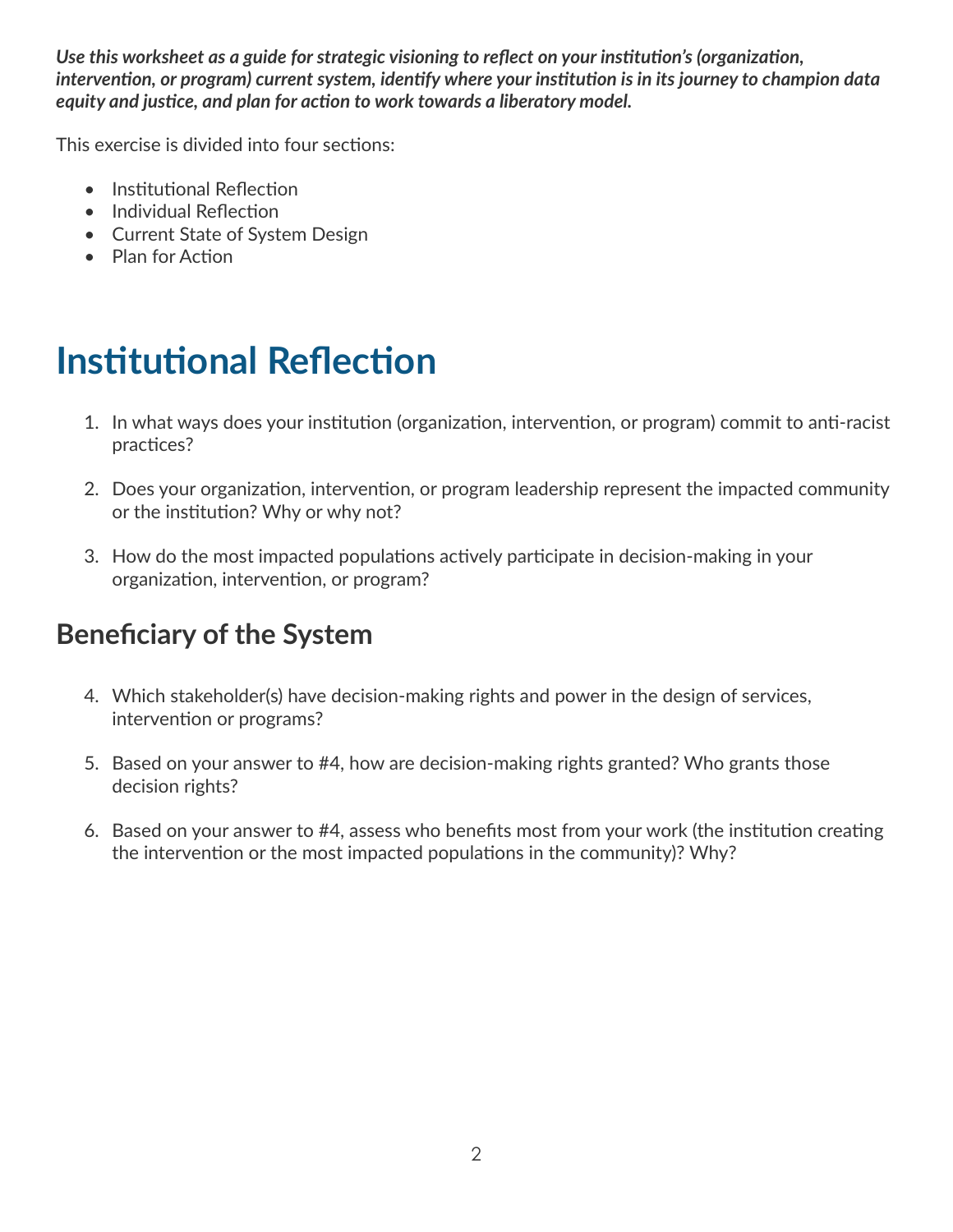#### **Impact on Oppressed Community**

- 7. How are the most underserved/vulnerable populations in your community experiencing and benefiting from your institution's services?
- 8. Are individuals from the community receiving more agency and feeling empowered to shape or exude leadership over the intervention?
- 9. How is the program/intervention/solution facilitating community ownership or autonomy over the program/intervention/solution?

#### **Strategy to Address Harm**

- 10.Does the program/intervention/solution have a clear intention and strategy to reduce or address community harm?
- 11.If yes, how? What harms are being reduced? What are the program/intervention/solution's intentions and strategy aimed at reducing or addressing harm? What is the evidence that it is actually reducing or addressing harm?
- 12.If not, what harms are present/being created? What are the barriers to declaring an intention and developing a strategy along these lines?

## **Individual Reflection**

- 13.What aspects of your work are more equity-empowered or liberatory? What steps did you take to move past the limiting barrier?
- 14.How much influence do you feel you have in the programmatic/service delivery decisions made by your organization?
- 15.How do you share power with others?
- 16.In some instances, what stops you from sharing power with others?
- 17.How do you respect and honor the existing power of the community and the most marginalized in your work?
- 18.What sometimes hinders you from respecting and honoring the power present in the community, particularly the most marginalized in your community?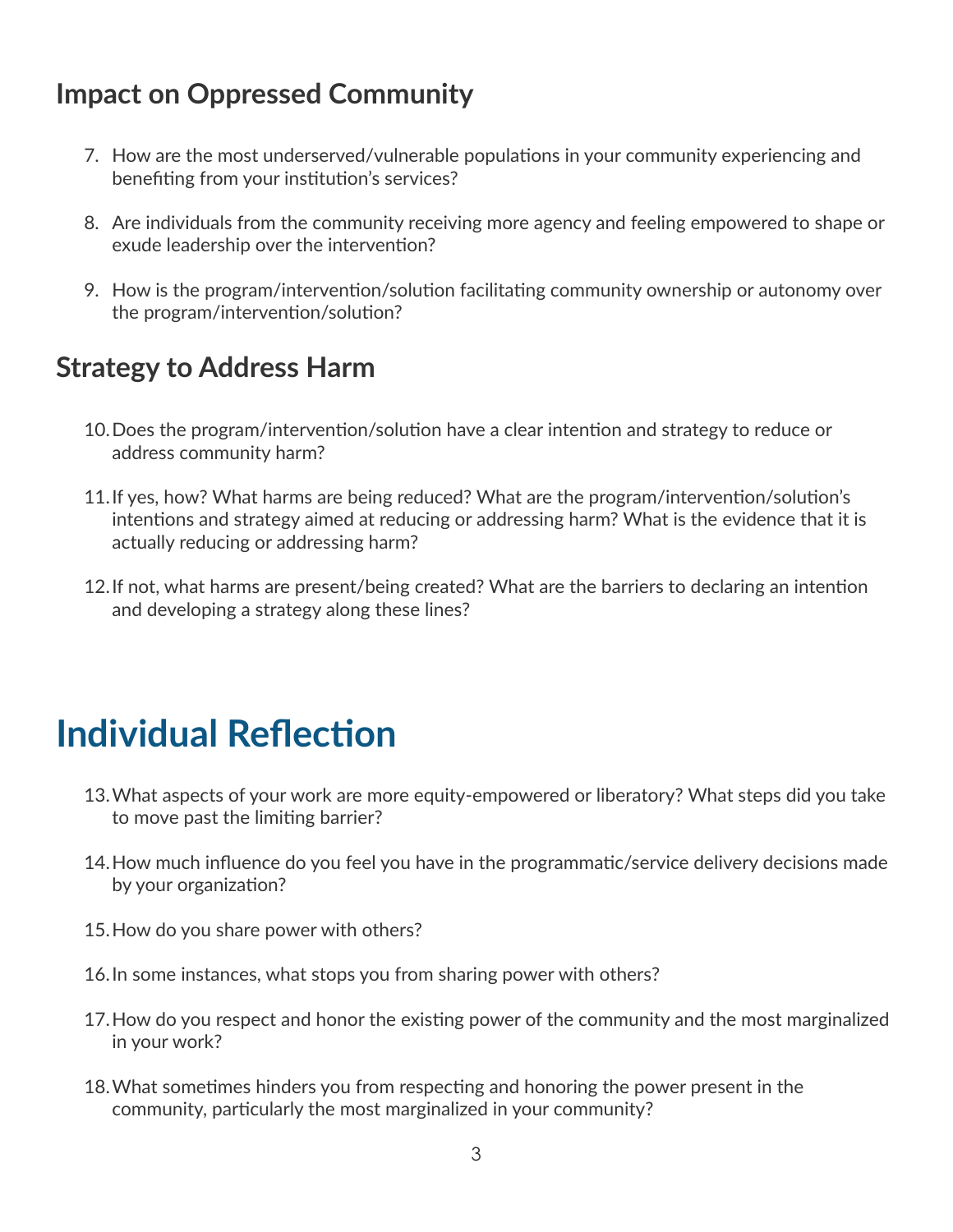- 19.How do you prioritize the needs, priorities, and desires of the most marginalized over your needs, priorities, and desires?
- 20. In some instances, what causes you to prioritize your needs, priorities, and desires over community?
- 21.What are your anti-racist commitments?
- 22.How do you hold yourself accountable to those commitments?
- 23.Review the first four system types. Using the table below, list out which aspects of your work range from predatory to ally-designed? What would it take to move past the limiting barrier?

| Predatory              | <b>Passive</b>       |
|------------------------|----------------------|
|                        |                      |
|                        |                      |
|                        |                      |
|                        |                      |
|                        |                      |
| <b>Savior-Designed</b> | <b>Ally-Designed</b> |
|                        |                      |
|                        |                      |
|                        |                      |